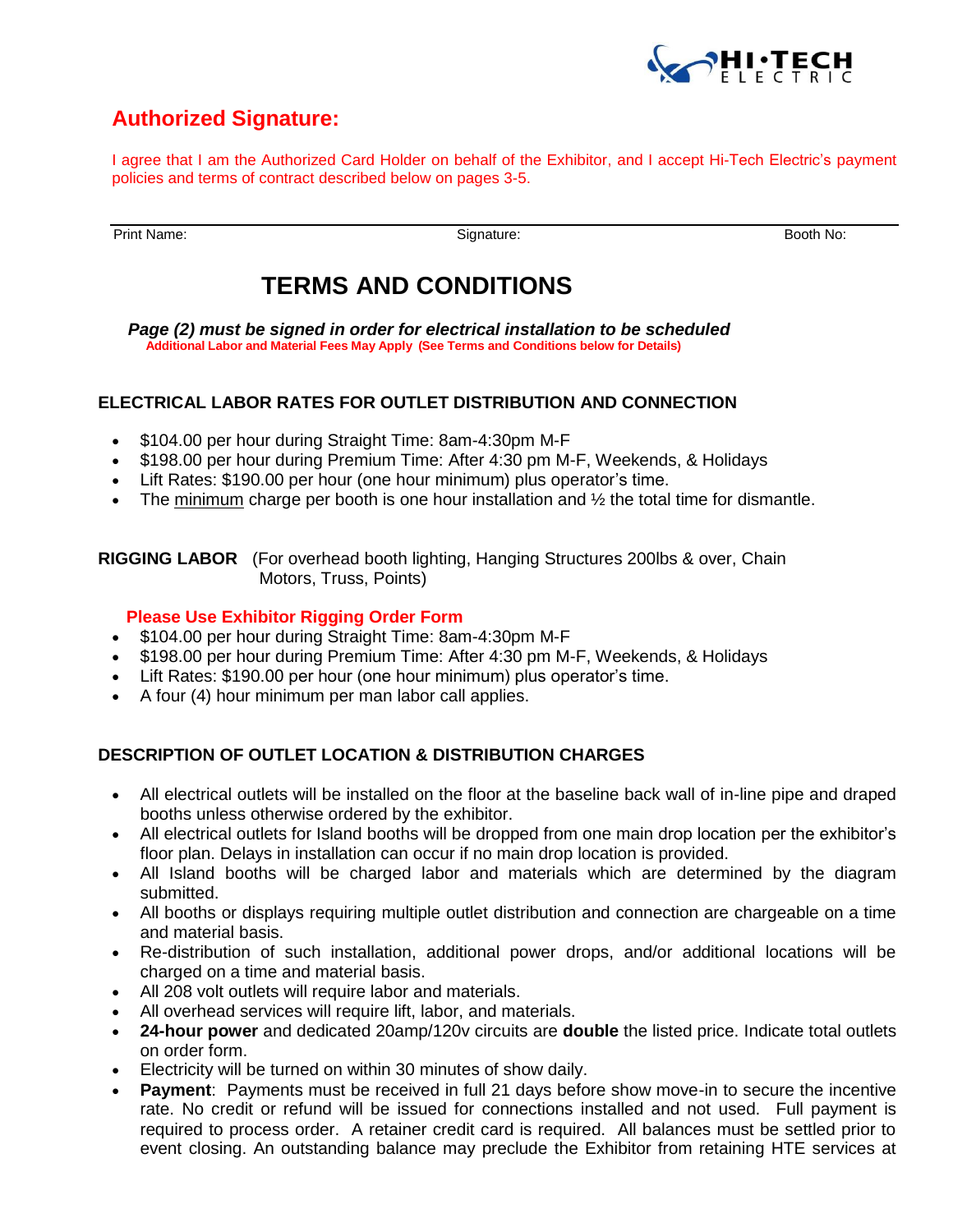any future event domestically or internationally. Any amount not paid at event closing is subject to interest up to the maximum amount allowed by law. Any outstanding balance is subject to in-house collections or to a credit reporting debt collection agency.

- **Unauthorized Power Usage**: Exhibitors using outlets without an order will be charged the base rate. A memo will be delivered onsite to all booths accessing outlets without an order.
- **Labor Rates**: All Labor Rates are subject to the current labor contract effective at time of performed labor.

# **HI-TECH ELECTRIC JURISDICTION**

- Only Hi-Tech Electric (THE) equipment is allowed for electrical distribution.
- Exhibitors are not permitted to bring their own distribution system.
- Hi-Tech installs all motor and equipment hook-ups requiring hard wiring connections.
- Hi-Tech performs all installations and/or repair of electrical fixtures.
- Hi-Tech performs installations of all electrical motors and electrical apparatus to be energized.
- Hi-Tech electrical labor is required to inspect pre-wired equipment that connects to Hi-Tech distribution systems. Exhibitor must give HTE notice of intended use of pre-wired equipment and schedule an inspection by Hi-Tech. Hi-Tech is not responsible for any loss or damage resulting from the use or installation of pre-wired equipment. The Exhibitor is responsible for any loss or damage caused by the use or installation of pre-wired equipment to Hi-Tech distribution systems.
- Hi-Tech provides labor for all overhead truss rigging and overhead booth lighting.
- Hi-Tech performs all installations of electrical cords under any booth space flooring.
- The exhibitor, Display House, and Show General Contractor will indemnify Hi-Tech Electric for any and all work related accidents.

# **RIGGING JURISDICTION (All Rigging is installed by the in house Rigging Contractor GLP.)**

- Rigging includes all motorized rigging-to-building structures.
- All exhibit hall rigging must provide a floor plan for approval by Hi-Tech Electric/GLP.
- All motors for rigging must be ordered through Hi-Tech Electric/GLP.
- All labor for rigging-to-building structures will be provided through Hi-Tech Electric/GLP.
- No other Contractor or Persons may attach motorized equipment for rigging to building.Hi-Tech/GLP is not responsible for any loss or damage resulting from any other Contractor or Person attaching motorized equipment to the building.
- Failure to start labor as scheduled due to any delays with client-owned equipment will result in the hourly charges per man per hour of delay.
- A four (4) hour minimum applies per rigging labor call.

#### **SPECIAL EQUIPMENT**

Special Equipment orders require 30 days notice prior to move-in.

#### **HI-TECH ELECTRIC MATERIALS**

All materials and equipment furnished by Hi-Tech Electric shall remain the property of Hi-Tech and shall be removed only by Hi-Tech at the close of the show.

#### **FLOOR COVERINGS**

Unless otherwise directed, Hi-Tech Electric personnel are authorized to cut floor coverings to permit installation of service. H-Tech Electric is not liable for any costs incurred by the Exhibitor for such cuts.

#### **RAMPING UTILITY LINES**